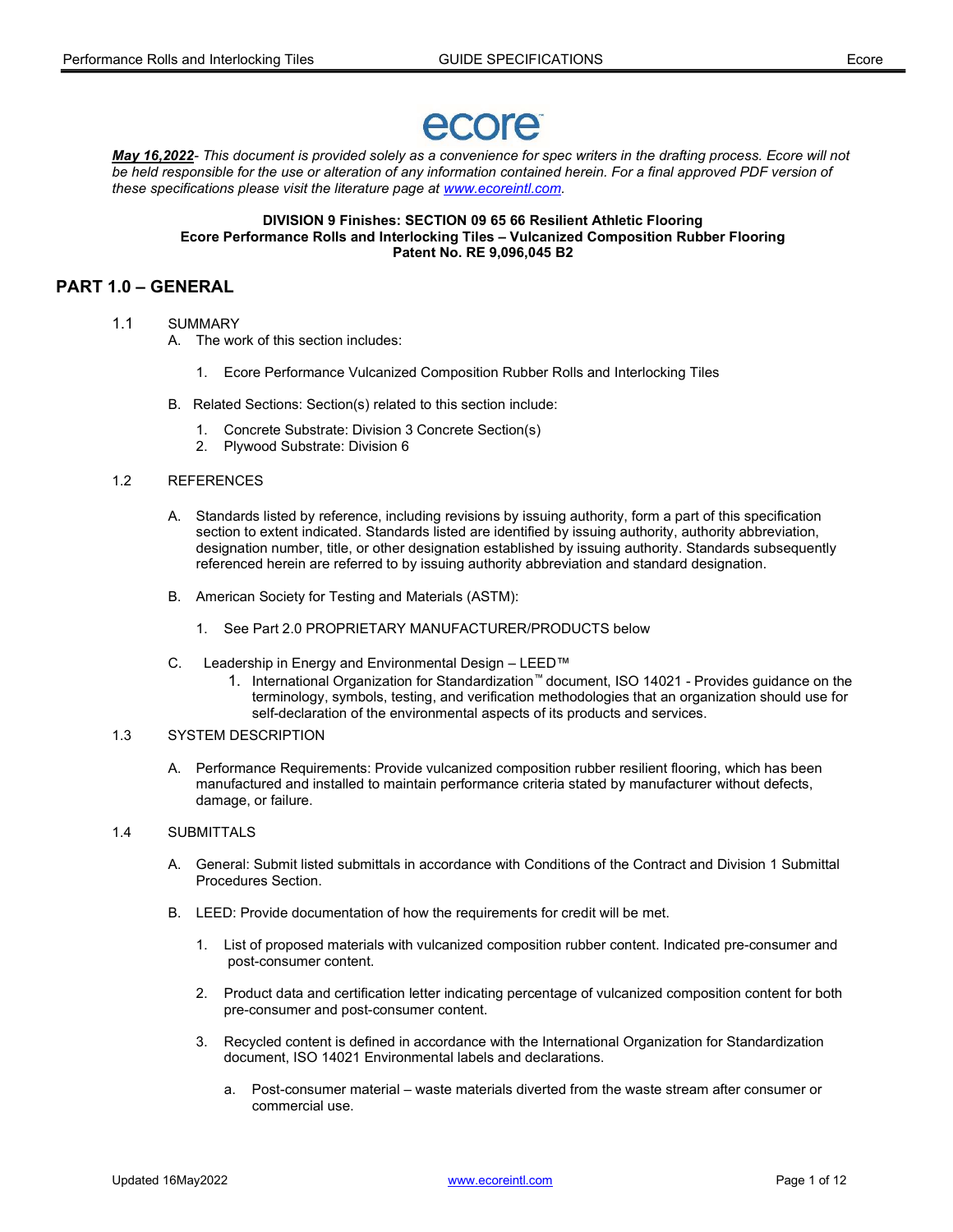- b. Pre-consumer material materials diverted from the waste stream during the manufacturing process. Excluded are regrind, rework, and scrap.
- C. Product Data: Submit product data, including manufacturer's guide specifications product sheet, for specified products.
- D. Shop Drawings: Submit shop drawings showing layout, profiles, and product components, including anchorage, accessories, finish colors, patterns, and textures.
- E. Samples: Submit selection and verification samples for finishes, colors, and textures.
- F. Quality Assurance Submittals: Submit the following:
	- 1. Certificates: If required, certification of performance characteristics specified in this document shall be provided by the manufacturer.
	- 2. Manufacturer's Instructions: Manufacturer's installation instructions.

Specifier Note: Coordinate paragraph below with Part 3.5 Field Quality Requirements Article herein. Retain or delete as applicable.

- 3. Manufacturer's Field Reports: Manufacturer's field reports specified herein.
- G. Closeout Submittals: Submit the following:
	- 1. Operation and Maintenance Data: Operation and maintenance data for installed products in accordance with Division 1 Closeout Submittals (Maintenance Data and Operational Data) Section. Include methods for maintaining installed products and precautions against cleaning materials and methods detrimental to finishes and performance.
	- 2. Warranty: Warranty documents specified herein.

#### 1.5 QUALITY ASSURANCE

- A. Qualifications:
	- 1. Installer Qualifications: Installer experienced in performing work of this section who has specialized in installation of work similar to that required for this project.
		- a. Certificate: When requested, submit certificate, indicating qualification.
	- 2. Manufacturer's Qualifications: Manufacturer capable of providing field service representation during construction and approving application method.

Specifier Note: Paragraph below should list obligations for compliance with specific code requirements particular to this section. General statements to comply with a particular code are typically addressed in Conditions of Contract and Division 1 Regulatory Requirements Section. Repetitive statements should be avoided.

- B. Mock-Ups: Install at project site a job mock-up using acceptable products and manufacturer approved installation methods. Obtain owner and architect's acceptance of finish color, texture and pattern, and workmanship standard. Comply with Division 1 Quality Control (Mock-up Requirements) Section.
	- 1. Mock-Up Size: (Specify mock-up size.)
	- 2. Maintenance: Maintain mock-up during construction for workmanship comparison; remove and legally dispose of mock-up when no longer required.
	- 3. Incorporation: Mock-up may be incorporated into final construction upon owner's approval.
- C. Pre-installation Meetings: Conduct pre-installation meeting to verify project requirements, substrate conditions, manufacturer's instructions, and manufacturer's warranty requirements. Comply with Division 1 Project Management and Coordination (Project Meetings) Section.
- D. Pre-installation Testing: Conduct pre-installation testing. (Specify substrate testing; consult with flooring manufacturer.)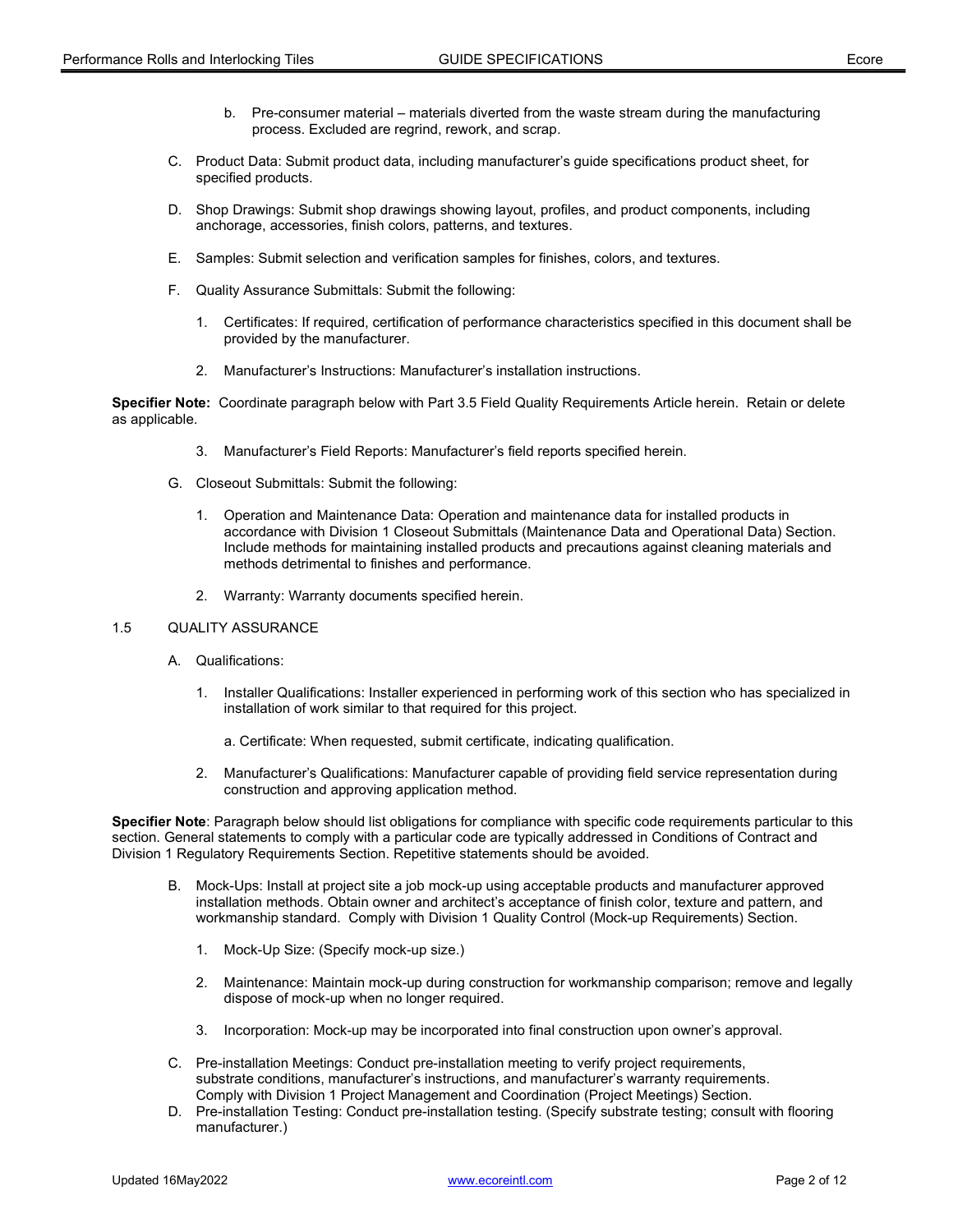#### 1.6 DELIVERY, STORAGE & HANDLING

- A. General: Comply with Division 1 Product Requirements Sections.
- B. Ordering: Comply with manufacturer's ordering instructions and lead time requirements to avoid construction delays.
- C. Delivery: Deliver materials in manufacturer's original, unopened, undamaged containers with identification labels intact.
- D. Storage and Protection: Store materials at temperature and humidity conditions recommended by manufacturer and protect from exposure to harmful weather conditions.

#### 1.7 PROJECT CONDITIONS

- A. Temperature Requirements: Maintain air temperature in spaces where products will be installed for time period before, during, and after installation as recommended by manufacturer.
- B. Field Measurements: Verify actual measurements/openings by field measurements before fabrication; show recorded measurements on shop drawings. Coordinate field measurements and fabrication schedule with construction progress to avoid construction delays.

#### 1.8 WARRANTY

- A. Project Warranty: Refer to Conditions of the Contract for project warranty provisions.
- B. Manufacturer's Warranty: Submit, for owner's acceptance, manufacturer's standard warranty document executed by authorized company official. Manufacturer's warranty is in addition to and not a limitation of, other rights owner may have under contract documents.

Specifier Note: Coordinate paragraph below with manufacturer's warranty requirements.

1. Warranty Period: (Specify term) years commencing on date of substantial completion.

#### 1.9 MAINTENANCE

 A. Extra Materials: Deliver to owner extra materials from same production run as products installed. Package products with protective covering and identify with descriptive labels. Comply with Division 1 Closeout Submittals (Maintenance Materials) Section.

Specifier Note: Revise paragraph below specifying size and percentage as required for project.

- 1. Quantity: Furnish quantity of recycled rubber flooring units equal to (specify %) of amount installed.
- 2. Delivery, Storage, and Protection: Comply with owner's requirements for delivery, storage, and protection of extra materials.
- 3. Cleaning: Furnish flooring manufacturer's neutral cleaner for initial cleaning and maintenance of the finished floor surface.

# PART 2.0 – PROPRIETARY MANUFACTURER/PRODUCTS

Specifier Note: Retain article below for proprietary method specification. Add protect attributes, performance characteristics, material standards, and descriptions as applicable. Use of such phrases as "or equal" or "or approved equal" or similar phrases may cause ambiguity in specifications. Such phrases require verification (procedural, legal, and regulatory) and assignment of responsibility for determining "or equal" products.

- 2.1 MANUFACTURER: Ecore
	- A. Address: 715 Fountain Ave., Lancaster, PA 17601: Telephone: (800) 322-1923, (717) 295-3400: Fax (717) 295-3414; Email: info@ecoreintl.com
- 2.2 PROPRIETARY PRODUCT(S)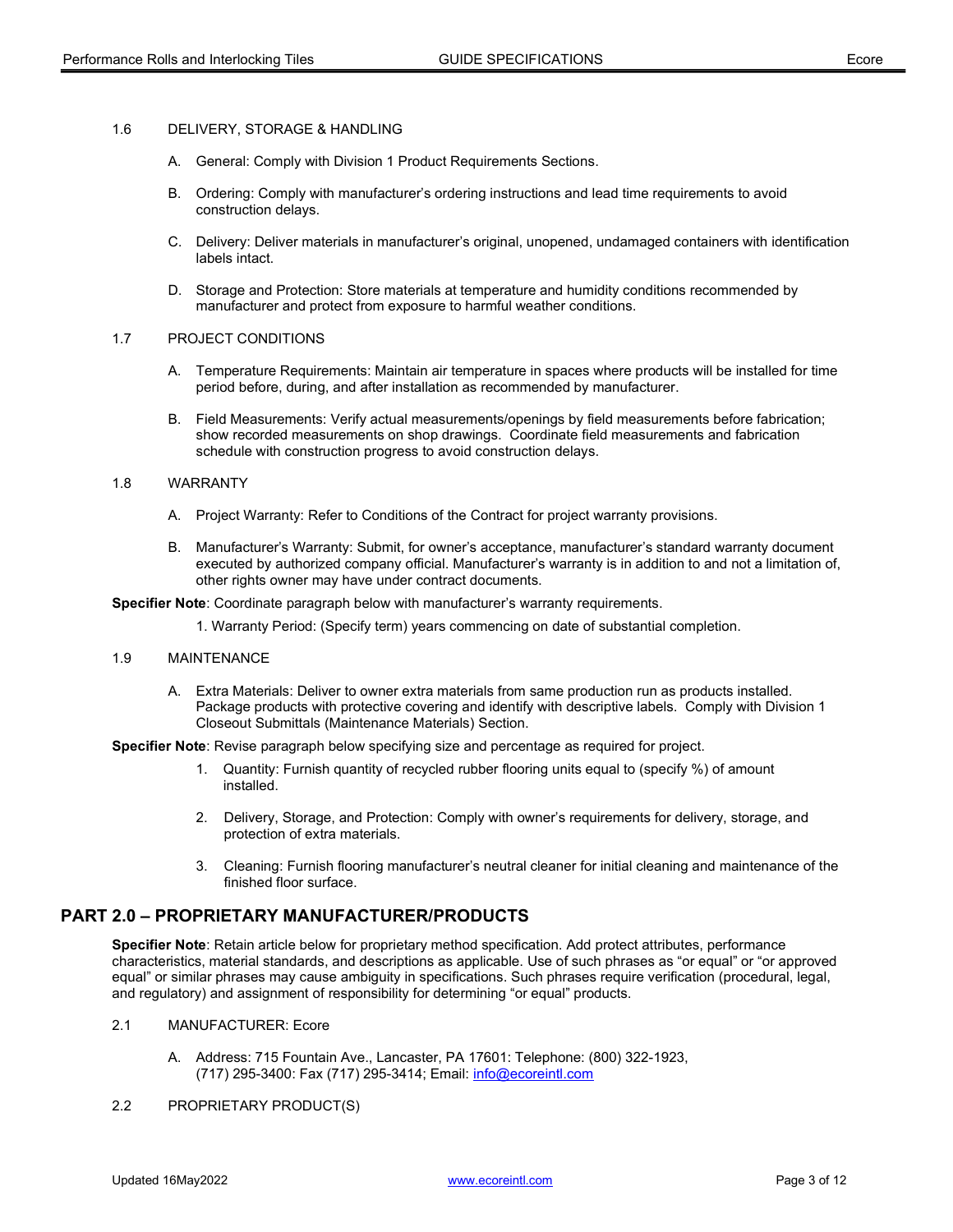- A. Ecore Performance Rolls and Interlocking Tiles manufactured by Ecore for indoor fitness applications
	- 1. Ecore Performance Motivate Rolls with a 5mm 6015H underlayment and a 2.5 mm EPDM surface wear layer.
	- 2. Ecore Performance Rally Rolls with a 12mm 4735 underlayment and a 2.5 mm EPDM surface wear layer.
	- 3. Ecore Performance Rally Interlocking Tiles with a 12mm 4735 underlayment and a 2.5 mm EPDM surface wear layer.
	- 4. Ecore Performance Beast Rolls with an 8mm 8032 underlayment and a 2.5 mm EPDM surface wear layer.
	- 5. Ecore Performance Beast Plus Rolls with an 12mm 8032 underlayment and a 2.5 mm EPDM surface wear layer.
	- 6. Ecore Performance Modzilla Rolls with an 8mm 8032 underlayment and a 2.5 mm EPDM surface wear layer, field united to a 32 mm thick 4735 underlayment interlocking tile base layer.
	- 7. Ecore Performance Monster Rolls with an 8mm 8032 underlayment and a 2.5 mm EPDM surface wear layer, field united to a 12mm 4735 base Layer. Ecore interlocking tiles with 32 mm thick 4735 underlayment

#### 2.3.1 Performance Motivate Rolls

#### Stacked Performance Motivate Rolls with itsTRU™ Technology 5mm - 6015H Underlayment / 2.5 mm Surface Wear Layer

| <b>Performance Criteria</b>                            | <b>Test Method</b>  | <b>Result</b>                       |
|--------------------------------------------------------|---------------------|-------------------------------------|
| Tensile Strength                                       | <b>ASTM D412</b>    | >200 PSI                            |
| Flexibility 1/4" mandrel                               | ASTM F137           | Pass                                |
| <b>Thermal Conductivity</b>                            | ASTM C518           | >0.4                                |
| Static Load Limit                                      | ASTM F970 @ 250PSI  | 0.004" Typical                      |
| Slip Resistance / Coefficient of Friction   ASTM D2047 |                     | > 0.9                               |
| VOC's / FloorScore / CHPS / CA 01350 ASTM D5116        |                     | Pass                                |
| <b>Color Stability</b>                                 | <b>ASTM F1515</b>   | Good                                |
| <b>Chemical Resistance</b>                             | ASTM F925           | Good                                |
| <b>Abrasion Resistance</b>                             | ASTM D3389 / EN 649 | <1g, 100 cycles                     |
| Resistance to Heat/ Color Change                       | <b>ASTM F1514</b>   | $\Delta$ E, <8.0                    |
| Flammability - Critical Radiant Flux                   | ASTM E648           | Class II                            |
| Flammability - Pill Test                               | ASTM D2859          | Pass                                |
| <b>Vertical Deflection / Deformation</b>               | <b>ASTM F2772</b>   | $0.73$ mm                           |
| Surface Effect Slip Resistance                         | <b>ASTM F2772</b>   | Pass                                |
| <b>Ball Rebound</b>                                    | <b>ASTM F2772</b>   | 99.7%                               |
| <b>Force Reduction</b>                                 | <b>ASTM F2772</b>   | 12.6%                               |
| <b>Sheet Dimension</b>                                 | Manufacturer        | 4' wide x 25 LF min./ 1.22M x 7.62M |
| <b>Standard Tolerance Width</b>                        | Manufacturer        | $+3/4" - 0" / +19mm - 0$            |
| <b>Standard Tolerance Length</b>                       | Manufacturer        | $+1\% - 0$ "                        |
| <b>Standard Tolerance Thickness</b>                    | Manufacturer        | $+/- 0.6$ mm                        |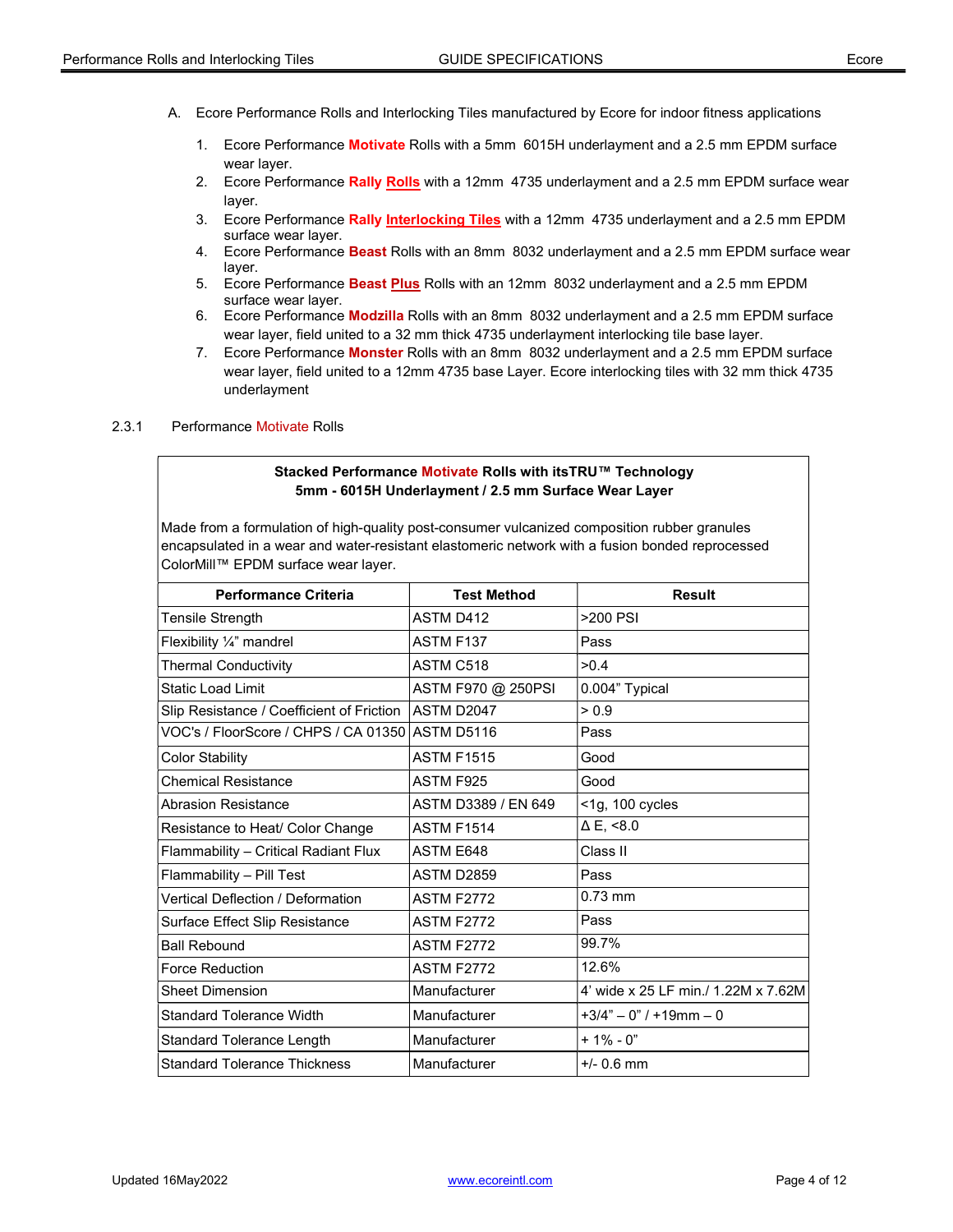# 2.3.2 Performance Rally Rolls (see next table for Rally *interlocking tiles*)

### Stacked Performance Rally Rolls with itsTRU™ Technology 12mm – 4735 Underlayment / 2.5 mm Surface Wear Layer

| <b>Performance Criteria</b>                     | <b>Test Method</b>  | <b>Result</b>                       |
|-------------------------------------------------|---------------------|-------------------------------------|
| Tensile Strength                                | ASTM D412           | >200 PSI                            |
| Flexibility 1/4" mandrel                        | ASTM F137           | Pass                                |
| <b>Thermal Conductivity</b>                     | ASTM C518           | >0.4"                               |
| <b>Static Load Limit</b>                        | ASTM F970 @ 250PSI  | 0.009" Typical                      |
| Slip Resistance / Coefficient of Friction       | ASTM D2047          | > 0.9                               |
| VOC's / FloorScore / CHPS / CA 01350 ASTM D5116 |                     | Pass                                |
| <b>Color Stability</b>                          | <b>ASTM F1515</b>   | Good                                |
| <b>Chemical Resistance</b>                      | ASTM F925           | Good                                |
| <b>Abrasion Resistance</b>                      | ASTM D3389 / EN 649 | <1g, 100 cycle                      |
| Resistance to Heat                              | <b>ASTM F1514</b>   | $\triangle E \le 8.0$               |
| Flammability - Critical Radiant Flux            | ASTM E648           | Class II                            |
| Flammability - Pill Test                        | <b>ASTM D2859</b>   | Pass                                |
| Vertical Deflection / Deformation               | <b>ASTM F2772</b>   | 2.66 mm                             |
| Surface Effect Slip Resistance                  | <b>ASTM F2772</b>   | Pass                                |
| <b>Ball Rebound</b>                             | <b>ASTM F2772</b>   | 98.8%                               |
| <b>Force Reduction</b>                          | <b>ASTM F2772</b>   | 35.7%                               |
| <b>Sheet Dimension</b>                          | Manufacturer        | 4' wide x 25 LF min./ 1.22M x 7.62M |
| <b>Standard Tolerance Width</b>                 | Manufacturer        | $+3/4" - 0"$ / +19 mm - 0           |
| Standard Tolerance Length                       | Manufacturer        | $+1\% - 0$ "                        |
| <b>Standard Tolerance Thickness</b>             | Manufacturer        | $+.6$ mm                            |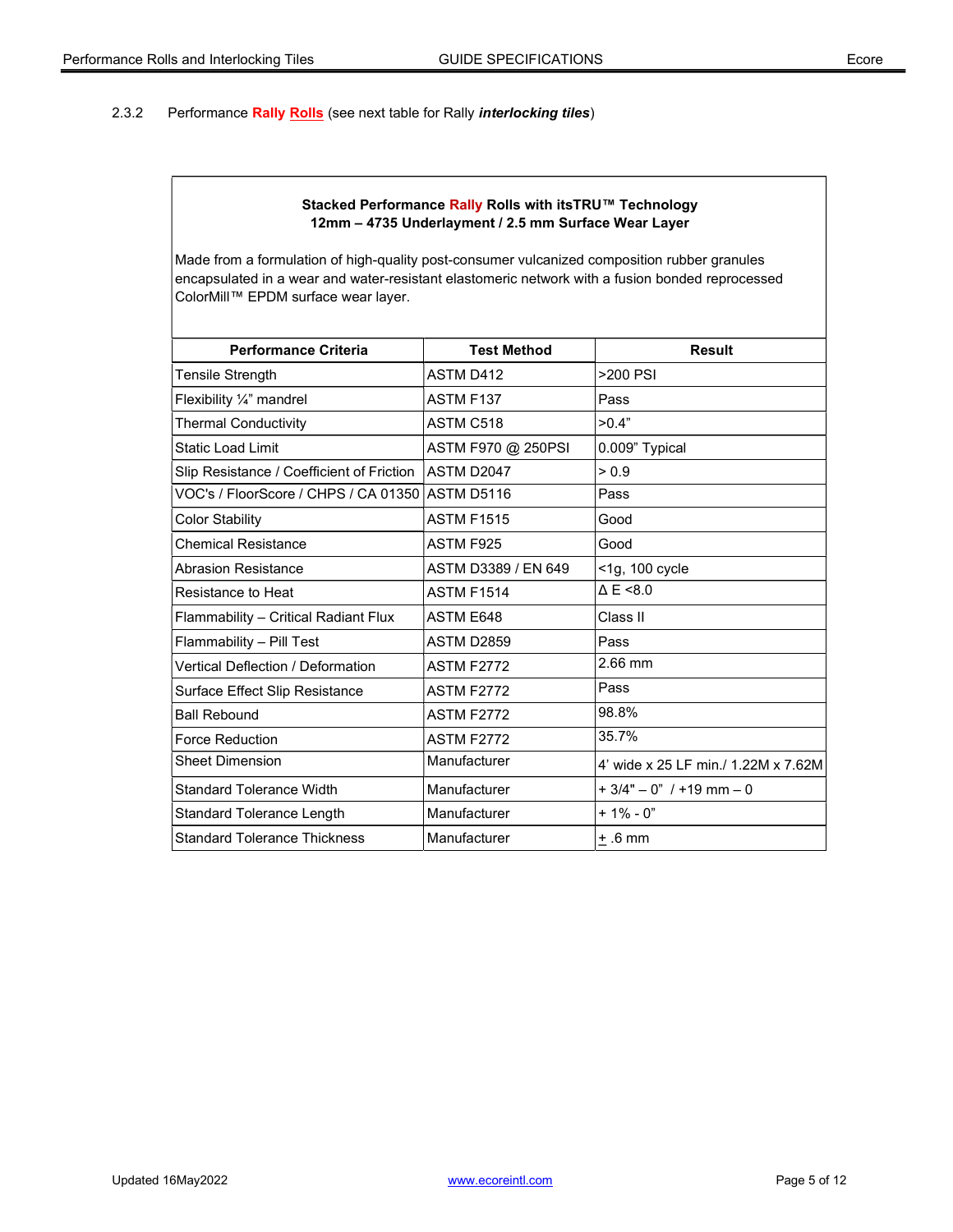# 2.3.3 Performance Rally Interlocking Tiles

# Stacked Performance Rally Interlocking Tiles with itsTRU™ Technology 12mm – 4735 Underlayment / 2.5 mm Surface Wear Layer

| <b>Performance Criteria</b>                     | <b>Test Method</b>  | Result                       |
|-------------------------------------------------|---------------------|------------------------------|
| Tensile Strength                                | ASTM D412           | >200 PSI                     |
| Flexibility 1/4" mandrel                        | ASTM F137           | Pass                         |
| <b>Thermal Conductivity</b>                     | ASTM C518           | >0.4"                        |
| Static Load Limit                               | ASTM F970 @ 250 PSI | 0.009" Typical               |
| Slip Resistance / Coefficient of Friction       | ASTM D2047          | > 0.9                        |
| VOC's / FloorScore / CHPS / CA 01350 ASTM D5116 |                     | Pass                         |
| <b>Color Stability</b>                          | <b>ASTM F1515</b>   | Good                         |
| <b>Chemical Resistance</b>                      | ASTM F925           | Good                         |
| <b>Abrasion Resistance</b>                      | ASTM D3389 / EN 649 | <1g, 100 cycle               |
| Resistance to Heat / Color Change               | <b>ASTM F1514</b>   | $\triangle E \le 8.0$        |
| Flammability - Critical Radiant Flux            | <b>ASTM E648</b>    | Class II                     |
| Flammability - Pill Test                        | ASTM D2859          | Pass                         |
| <b>Vertical Deflection / Deformation</b>        | <b>ASTM F2772</b>   | $2.66$ mm                    |
| Surface Effect Slip Resistance                  | <b>ASTM F2772</b>   | Pass                         |
| <b>Ball Rebound</b>                             | <b>ASTM F2772</b>   | 98.8%                        |
| <b>Force Reduction</b>                          | <b>ASTM F2772</b>   | 35.7%                        |
| Tile Dimension                                  | Manufacturer        | 23" x 23" / 58.4cm x 58.4 cm |
| <b>Standard Tolerance Thickness</b>             | Manufacturer        | $+0.6$ mm                    |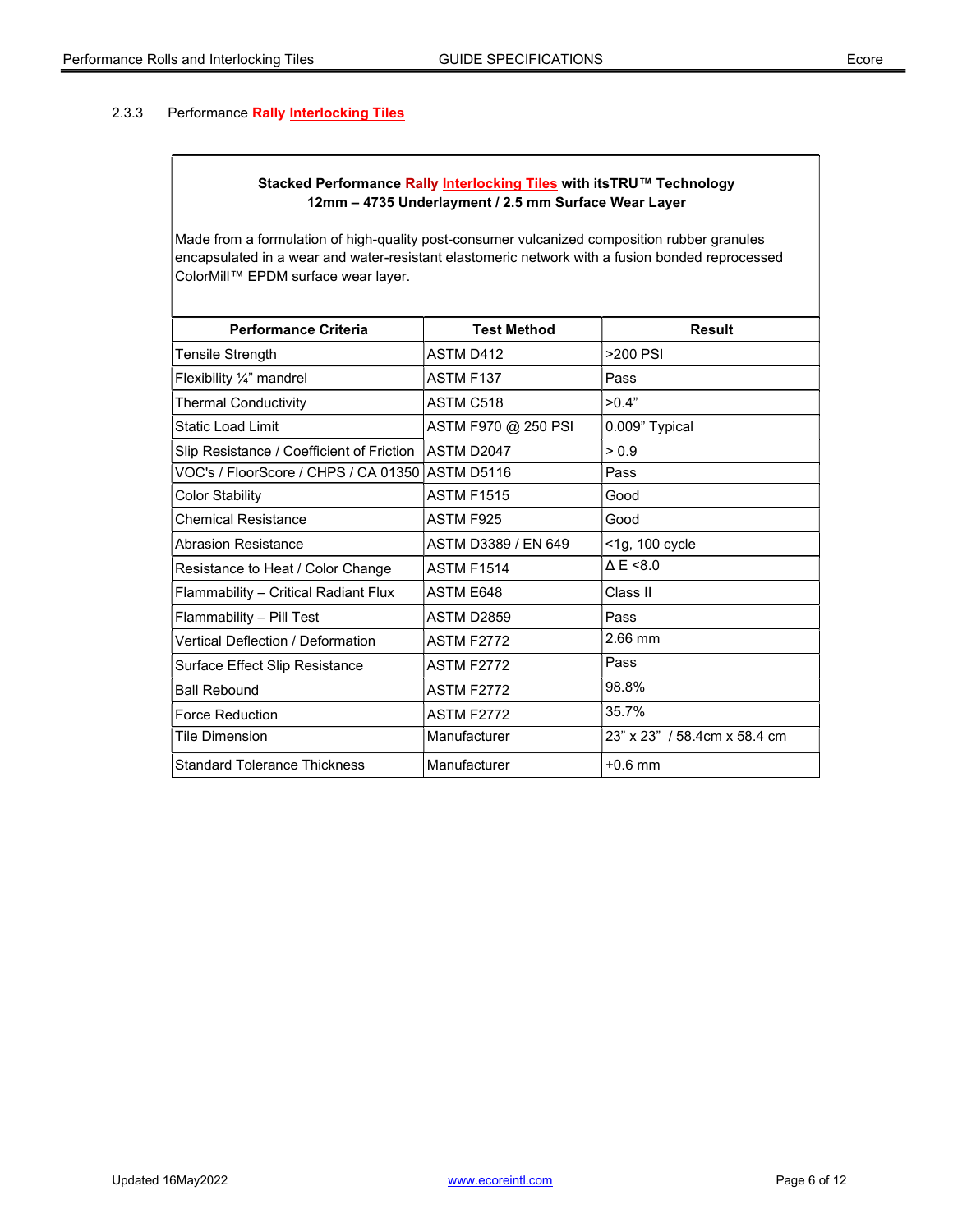#### 2.3.3 Performance Beast Rolls

### Stacked Performance Beast Rolls with itsTRU™ Technology 8mm - 8032 Underlayment / 2.5mm Surface Wear Layer

| <b>Performance Criteria</b>               | <b>Test Method</b>  | <b>Result</b>                       |
|-------------------------------------------|---------------------|-------------------------------------|
| Tensile Strength                          | ASTM D412           | $>200$ PSI                          |
| Flexibility 1/4" mandrel                  | ASTM F137           | Pass                                |
| <b>Thermal Conductivity</b>               | ASTM C518           | 2.1 Btu-in/h-ft-F                   |
| <b>Static Load Limit</b>                  | ASTM F970 @ 250 PSI | 0.004" Pass                         |
| Slip Resistance / Coefficient of Friction | ASTM D2047          | >0.90                               |
| VOC's / FloorScore / CHPS / CA 01350      | ASTM D5116          | Pass                                |
| <b>Color Stability</b>                    | <b>ASTM F1515</b>   | Good                                |
| <b>Chemical Resistance</b>                | ASTM F925           | Good                                |
| <b>Abrasion Resistance</b>                | ASTM D3389 / EN 649 | <1g, 1000 cycle                     |
| Resistance to Heat                        | <b>ASTM F1514</b>   | $\triangle E \le 8.0$               |
| Flammability - Critical Radiant Flux      | ASTM E648           | Class II                            |
| Flammability - Pill Test                  | <b>ASTM D2859</b>   | Pass                                |
| <b>Vertical Deflection / Deformation</b>  | <b>ASTM F2772</b>   | 0.5 <sub>mm</sub>                   |
| Surface Effect Slip Resistance            | <b>ASTM F2772</b>   | Pass                                |
| <b>Ball Rebound</b>                       | <b>ASTM F2772</b>   | 100%                                |
| <b>Force Reduction</b>                    | <b>ASTM F2772</b>   | 10%                                 |
| <b>Sheet Dimension</b>                    | Manufacturer        | 4' wide x 25 LF min./ 1.22M x 7.62M |
| <b>Standard Tolerance Width</b>           | Manufacturer        | $+3/4$ " -0" / +19 mm - 0           |
| Standard Tolerance Length                 | Manufacturer        | $+1\% - 0$                          |
| <b>Standard Tolerance Thickness</b>       | Manufacturer        | $+/-$ .6mm                          |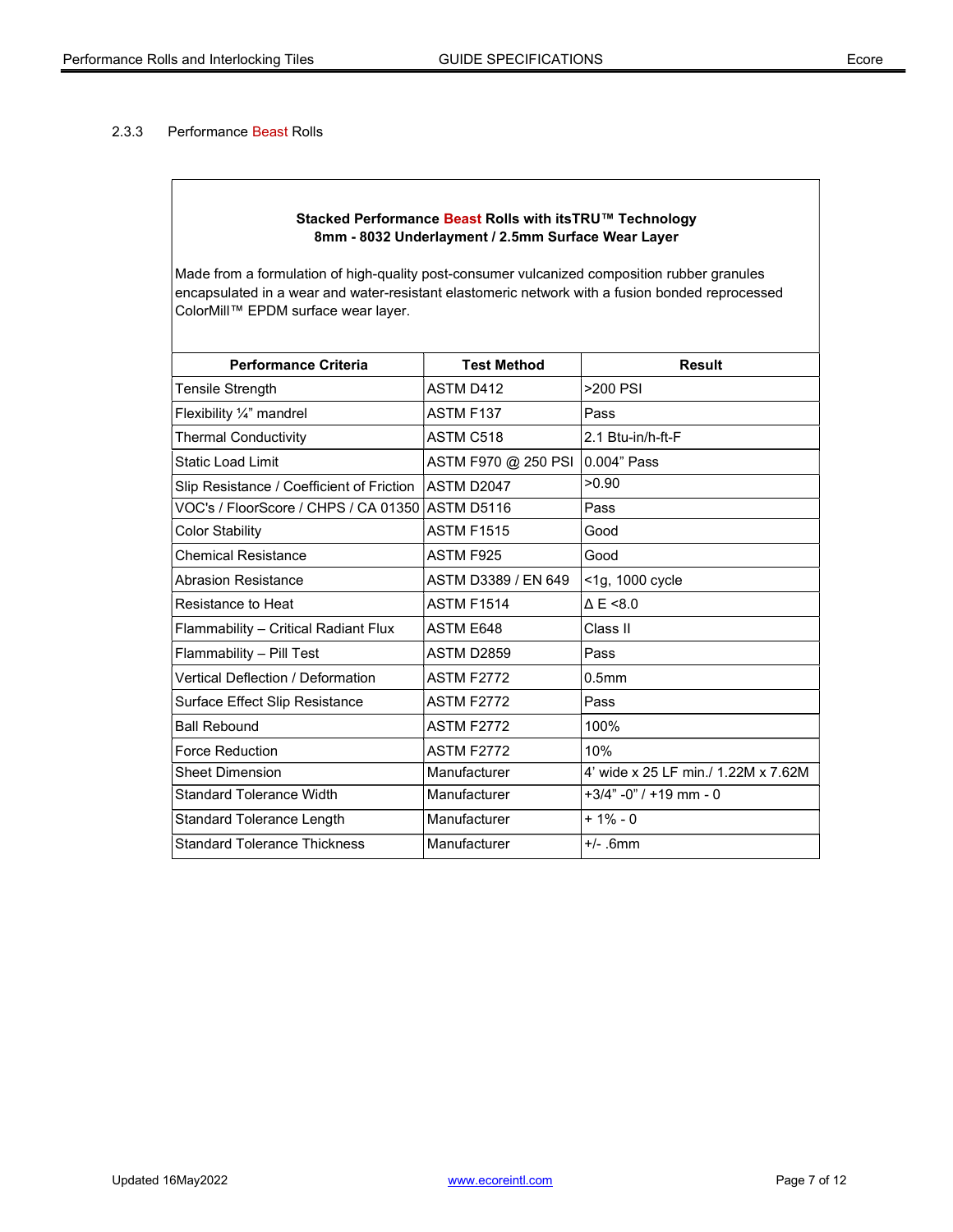# 2.3.4 Performance Beast Plus Rolls

### Stacked Performance Beast Plus Rolls with itsTRU™ Technology 12mm - 8032 Underlayment / 2.5mm Surface Wear Layer

| <b>Performance Criteria</b>               | <b>Test Method</b>  | <b>Result</b>                       |
|-------------------------------------------|---------------------|-------------------------------------|
| Compression @ 100 psi                     | <b>ASTM F36</b>     | 7%                                  |
| Static Load Limit @250 psi                | ASTM F970 @ 250 PSI | 0.008"                              |
| Slip Resistance / Coefficient of Friction | ASTM D2047          | >0.90                               |
| VOC's / FloorScore / CHPS / CA 01350      | ASTM D5116          | Pass                                |
| <b>Color Stability</b>                    | <b>ASTM F1515</b>   | Good                                |
| <b>Chemical Resistance</b>                | ASTM F925           | Good                                |
| <b>Abrasion Resistance</b>                | ASTM D3389 / EN 649 | <1g, 1000 cycles                    |
| Resistance to Heat                        | <b>ASTM F1514</b>   | $\triangle E \le 8.0$               |
| Flammability - Critical Radiant Flux      | <b>ASTM E648</b>    | Class II                            |
| Flammability - Pill Test                  | <b>ASTM D2859</b>   | Pass                                |
| Impact / Energy Abatement (5 kg mass)     | Deltec Field tester | 17.40%                              |
| <b>Energy Restitution</b>                 | Deltec Field tester | 66.30%                              |
| <b>Vertical Deformation</b>               | Deltec Field tester | $1.3 \text{ mm}$                    |
| Impact Insulation Class (IIC)             | ASTM E492           | 55                                  |
| Delta IIC (floor coverings)               | <b>ASTM E2179</b>   | 25                                  |
| g-max                                     | Clegg               | 268                                 |
| Vertical Deflection / Deformation         | <b>ASTM F2772</b>   | 0.6mm (Class B)                     |
| Vertical Ball Rebound                     | <b>ASTM F2772</b>   | 97.1% (Pass)                        |
| Force Reduction (20 kg mass)              | <b>ASTM F2772</b>   | 12.6 (Class I)                      |
| Surface Effect Slip Resistance            | <b>ASTM F2772</b>   | 93 BPV (Pass)                       |
| <b>Sheet Dimension</b>                    | Manufacturer        | 4' wide x 25 LF min./ 1.22M x 7.62M |
| <b>Standard Tolerance Width</b>           | Manufacturer        | $+3/4" - 0" / +19$ mm - 0           |
| <b>Standard Tolerance Length</b>          | Manufacturer        | $+1\% - 0$                          |
| <b>Standard Tolerance Thickness</b>       | Manufacturer        | $+/-$ .6mm                          |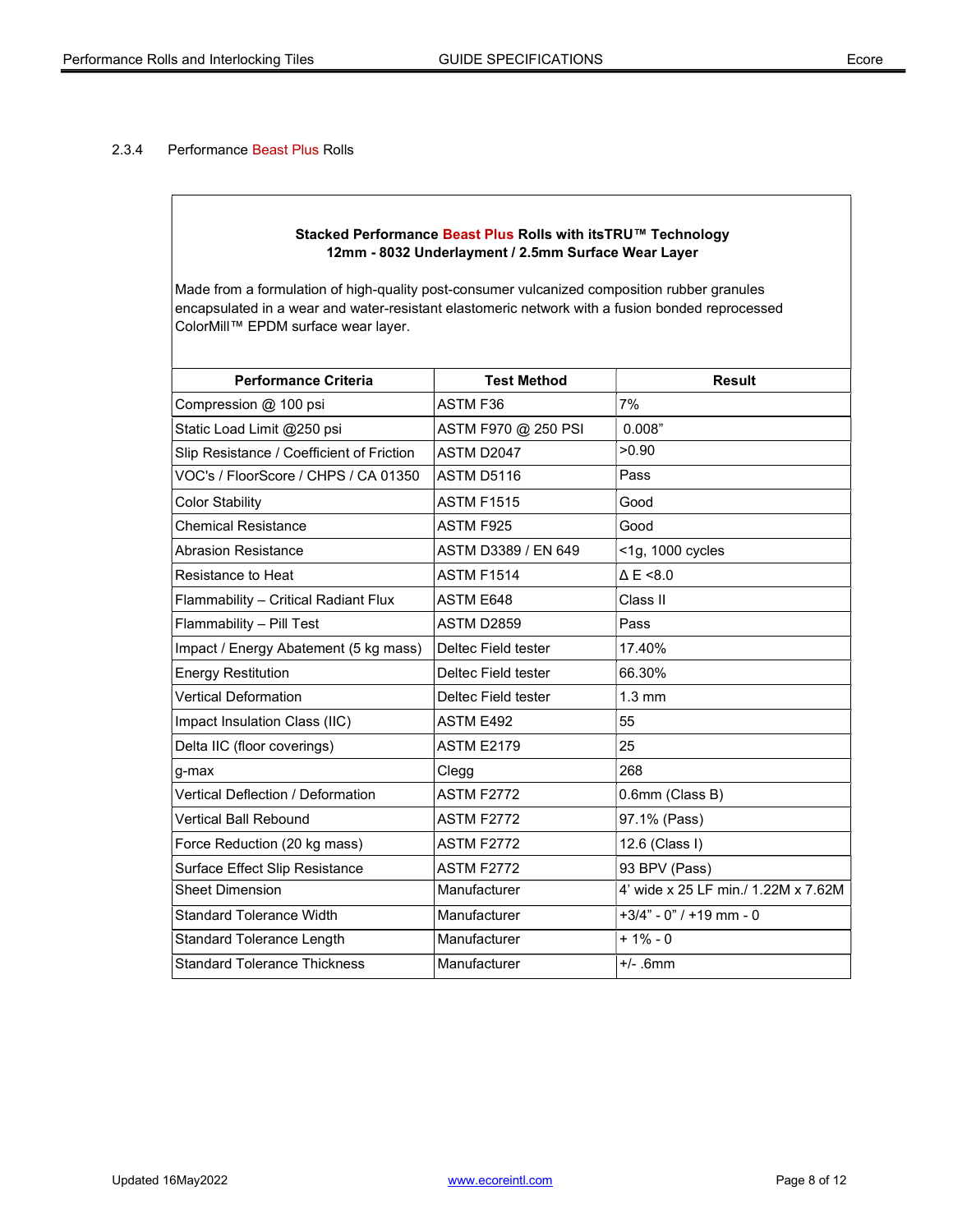#### 2.3.5 Performance Modzilla

## Performance Modzilla with itsTRU™ Technology 8mm - 8032 Underlayment / 2.5mm Surface Wear Layer field-united to a 32 mm, 4735 Underlayment, Interlocking Tile Base Layer

#### Total system thickness 42.5mm

| <b>Performance Criteria</b>               | <b>Test Method</b>  | <b>Result</b>                       |
|-------------------------------------------|---------------------|-------------------------------------|
| Compression @ 100 psi                     | ASTM F36            | N/A                                 |
| Static Load Limit @250 psi                | ASTM F970 @ 250 PSI | N/A                                 |
| Slip Resistance / Coefficient of Friction | ASTM D2047          | >0.90                               |
| VOC's / FloorScore / CHPS / CA 01350      | ASTM D5116          | Pass                                |
| <b>Color Stability</b>                    | <b>ASTM F1515</b>   | Good                                |
| <b>Chemical Resistance</b>                | ASTM F925           | Good                                |
| <b>Abrasion Resistance</b>                | ASTM D3389 / EN 649 | <1g, 1,000 cycles                   |
| Resistance to Heat                        | <b>ASTM F1514</b>   | $\triangle E \le 8.1$               |
| Flammability - Critical Radiant Flux      | ASTM E648           | Class II                            |
| Flammability - Pill Test                  | <b>ASTM D2859</b>   | Pass                                |
| Impact / Energy Abatement (5 kg mass)     | Deltec Field tester | 54.20%                              |
| <b>Energy Restitution</b>                 | Deltec Field tester | 50.90%                              |
| <b>Vertical Deformation</b>               | Deltec Field tester | 4.4 mm                              |
| Impact Insulation Class (IIC)             | <b>ASTM E492</b>    | 56                                  |
| Delta IIC (floor coverings)               | <b>ASTM E2179</b>   | 28                                  |
| g-max                                     | Clegg               | 80                                  |
| <b>Vertical Deflection / Deformation</b>  | <b>ASTM F2772</b>   | 4.9mm (Class A)                     |
| <b>Vertical Ball Rebound</b>              | <b>ASTM F2772</b>   | 97.0% (Pass)                        |
| Force Reduction (20 kg mass)              | <b>ASTM F2772</b>   | 54.2% (Class 4)                     |
| Surface Effect Slip Resistance            | <b>ASTM F2772</b>   | 97 BPV (Pass)                       |
| <b>Sheet Dimensions</b>                   | Manufacturer        | 4' wide x 25 LF min./ 1.22M x 7.62M |
| Sheet Standard Tolerance Width            | Manufacturer        | $+3/4" -0" / +19mm - 0$             |
| Sheet Standard Tolerance Length           | Manufacturer        | $+1% - 0$                           |
| <b>Sheet Standard Tolerance Thickness</b> | Manufacturer        | $+/- .6$ mm                         |
| <b>Tile Dimensions</b>                    | Manufacturer        | 24" x 48" / 60.96 cm x 121.92 cm    |
| Tile Standard Tolerance Length            | Manufacturer        | $+/- 0.5$ inches / 12.7 mm          |
| <b>Tile Standard Tolerance Thickness</b>  | Manufacturer        | $+/- 0.7$ mm / 0.3 inches           |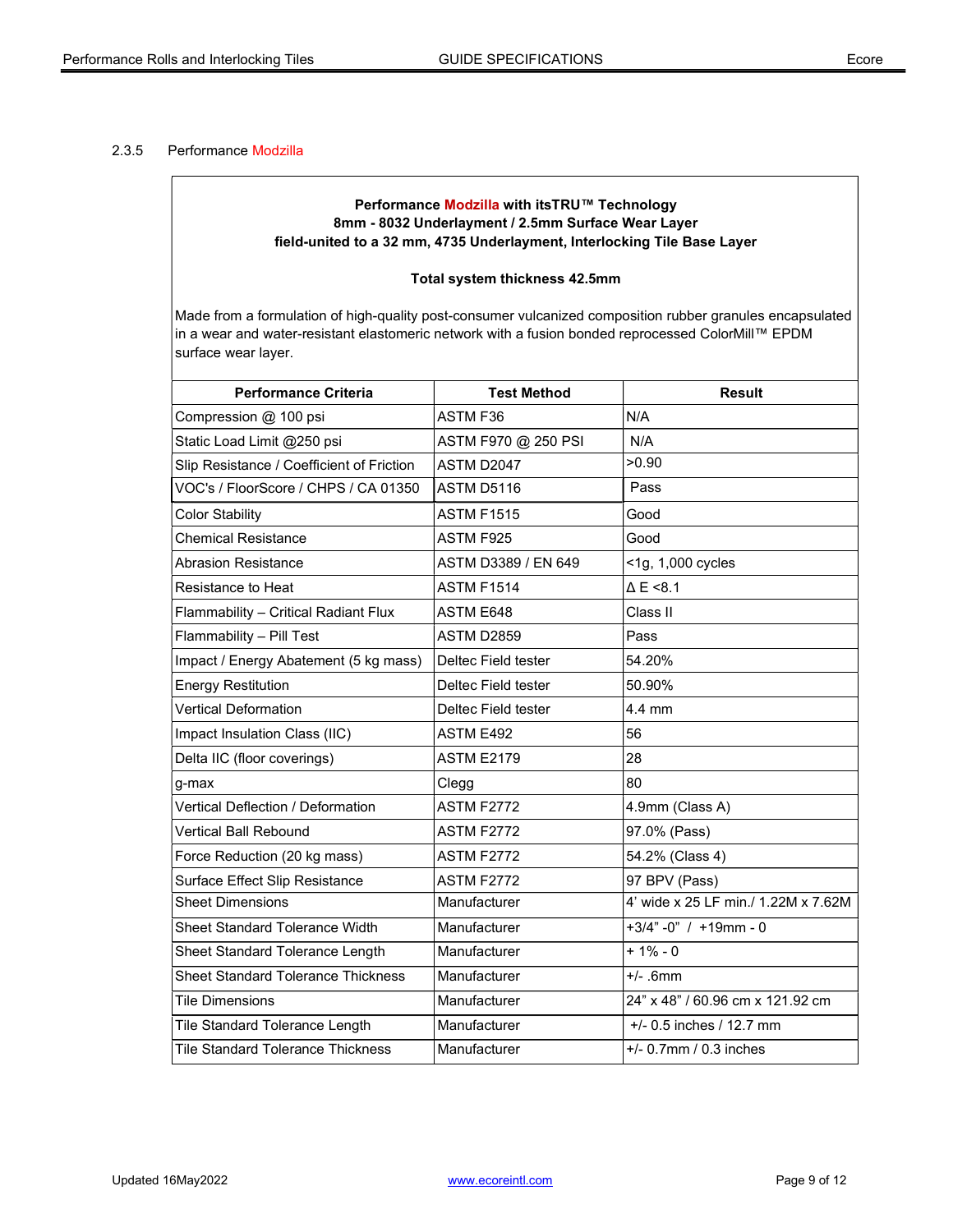#### 2.3.6 Performance Monster Rolls

# Performance Monster Roll with itsTRU™ Technology 8mm 8032 underlayment / 2.5 mm EPDM surface wear layer, field-united to a 12mm 4735 Base Layer

#### Total system thickness 22.5mm

| <b>Performance Criteria</b>               | <b>Test Method</b>  | <b>Result</b>                       |
|-------------------------------------------|---------------------|-------------------------------------|
| <b>Tensile Strength</b>                   | <b>ASTM D412</b>    | 200 psi min                         |
| Flexibility 1/4" mandrel                  | <b>ASTM F137</b>    | Pass                                |
| <b>Thermal Conductivity</b>               | ASTM C518           | 1.3 Btu-in/h-ft-F                   |
| <b>Static Load Limit</b>                  | ASTM F970 @ 250 PSI | 0.025"                              |
| Slip Resistance / Coefficient of Friction | <b>ASTM D 2047</b>  | >0.8                                |
| VOC's / FloorScore / CHPS / CA 01350      | ASTM D5116          | Pass                                |
| <b>Color Stability</b>                    | <b>ASTM F1515</b>   | $\triangle E \le 8.0$               |
| <b>Chemical Resistance</b>                | ASTM F925           | Pass                                |
| Abrasion Resistance                       | ASTM D3389 / EN649  | <1g, 100 cycle                      |
| Resistance to Heat                        | <b>ASTM F1514</b>   | $\triangle E \le 8.0$               |
| Flammability - Critical Radiant Flux      | ASTM E648           | Class II                            |
| Pill Test                                 | <b>ASTM D2859</b>   | Pass                                |
| Vertical Deflection / Deformation         | <b>ASTM F2772</b>   | 1.6 mm Pass                         |
| Surface Effect Slip Resistance            | <b>ASTM F2772</b>   | Pass                                |
| <b>Ball Rebound</b>                       | <b>ASTM F2772</b>   | 100 %                               |
| Force Reduction                           | <b>ASTM F2772</b>   | 40%                                 |
| <b>Sheet Dimension</b>                    | Manufacturer        | 4' wide x 25 LF min./ 1.22M x 7.62M |
| Standard Tolerance Width                  | Manufacturer        | $+3/4$ ", $-0$ " / $+19$ mm $-0$    |
| <b>Standard Tolerance Length</b>          | Manufacturer        | $+1\% - 0$                          |
| lStandard Tolerance Thickness             | Manufacturer        | $+ .6$ mm                           |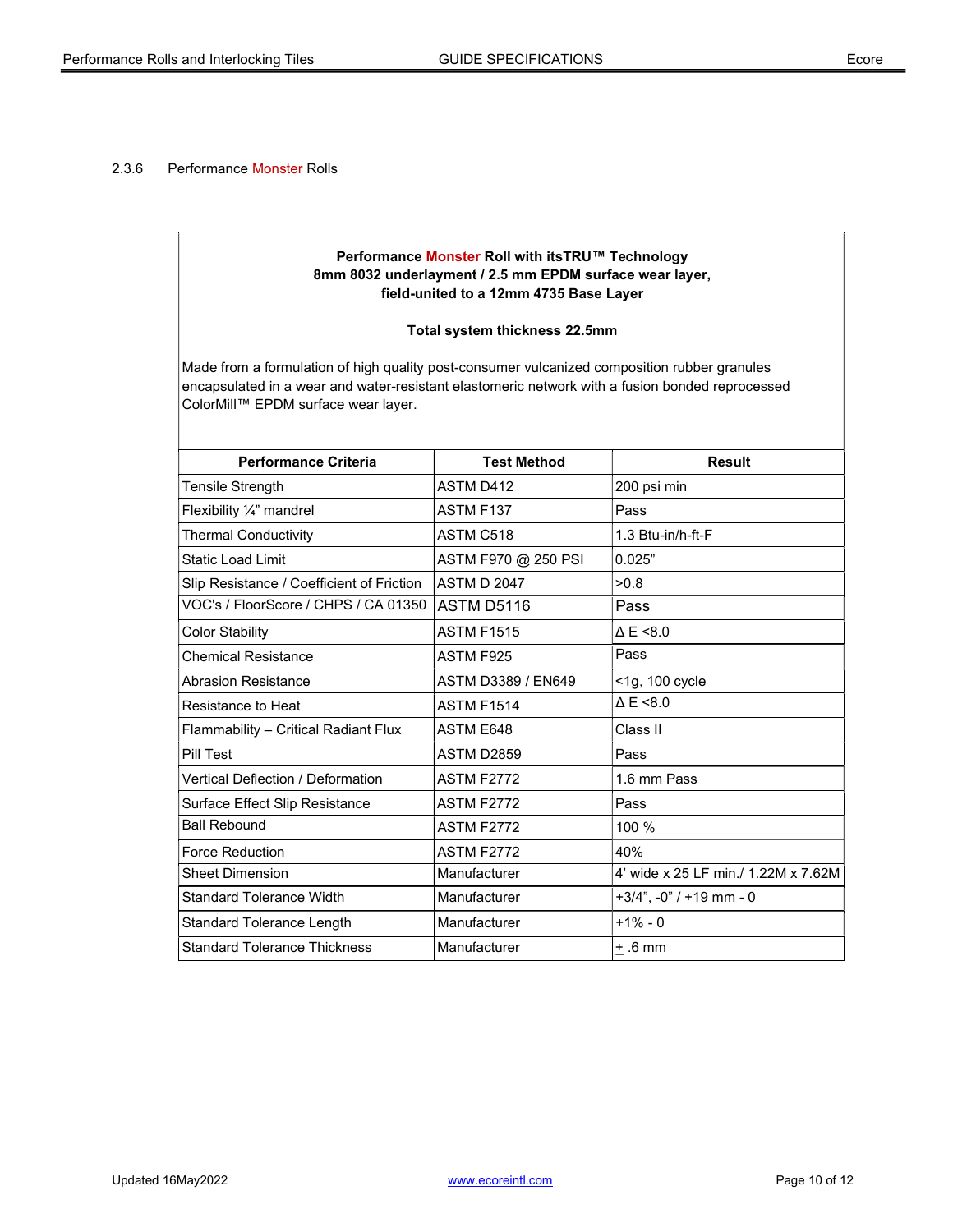#### 2.3.7 Performance 32 mm Interlocking 4735 Underlayment Tile

#### 32 mm Interlocking 4735 Underlayment Tile (for Modzilla)

Made from a formulation of high-quality post-consumer vulcanized composition rubber granules encapsulated in a wear and water-resistant elastomeric network

| <b>Test Method</b> | <b>Result</b>               |
|--------------------|-----------------------------|
| Manufacturer       | 24 in.                      |
| Manufacturer       | 48 in.                      |
| Manufacturer       | $32 \text{ mm}$             |
| ASTM D5116         | <b>Pass</b>                 |
| Manufacturer       | $+3/4$ " -0" / $+19$ mm - 0 |
| Manufacturer       | $+1\% -0$                   |
| Manufacturer       | $+ .5$ mm                   |
|                    |                             |

#### 2.4 PRODUCT SUBSTITUTIONS

A. Substitutions: No substitutions permitted.

#### 2.5 RELATED MATERIALS

A. Related Materials: Refer to other sections listed in Related Sections paragraph herein for related materials.

#### 2.6 SOURCE QUALITY

A. Source Quality: Obtain vulcanized composition rubber resilient flooring materials from a single manufacturer.

# PART 3.0 – EXECUTION

Specifier Note: Revise article below to suit project requirements and specifier's practice.

#### 3.1 MANUFACTURER'S INSTRUCTIONS

 A. Compliance: Comply with manufacturer's product data, including product technical bulletins, product catalog installation instructions, and product carton instructions for installation.

#### 3.2 EXAMINATION

 A. Site Verification of Conditions: Verify substrate conditions, which have been previously installed under other sections, are acceptable for product installation in accordance with manufacturer's instructions.

# 3.3 PREPARATION

A. Surface Preparation: [Specify applicable product preparation requirements.]

Specifier Note: Coordinate article below with manufacturer's recommended installation details and requirements.